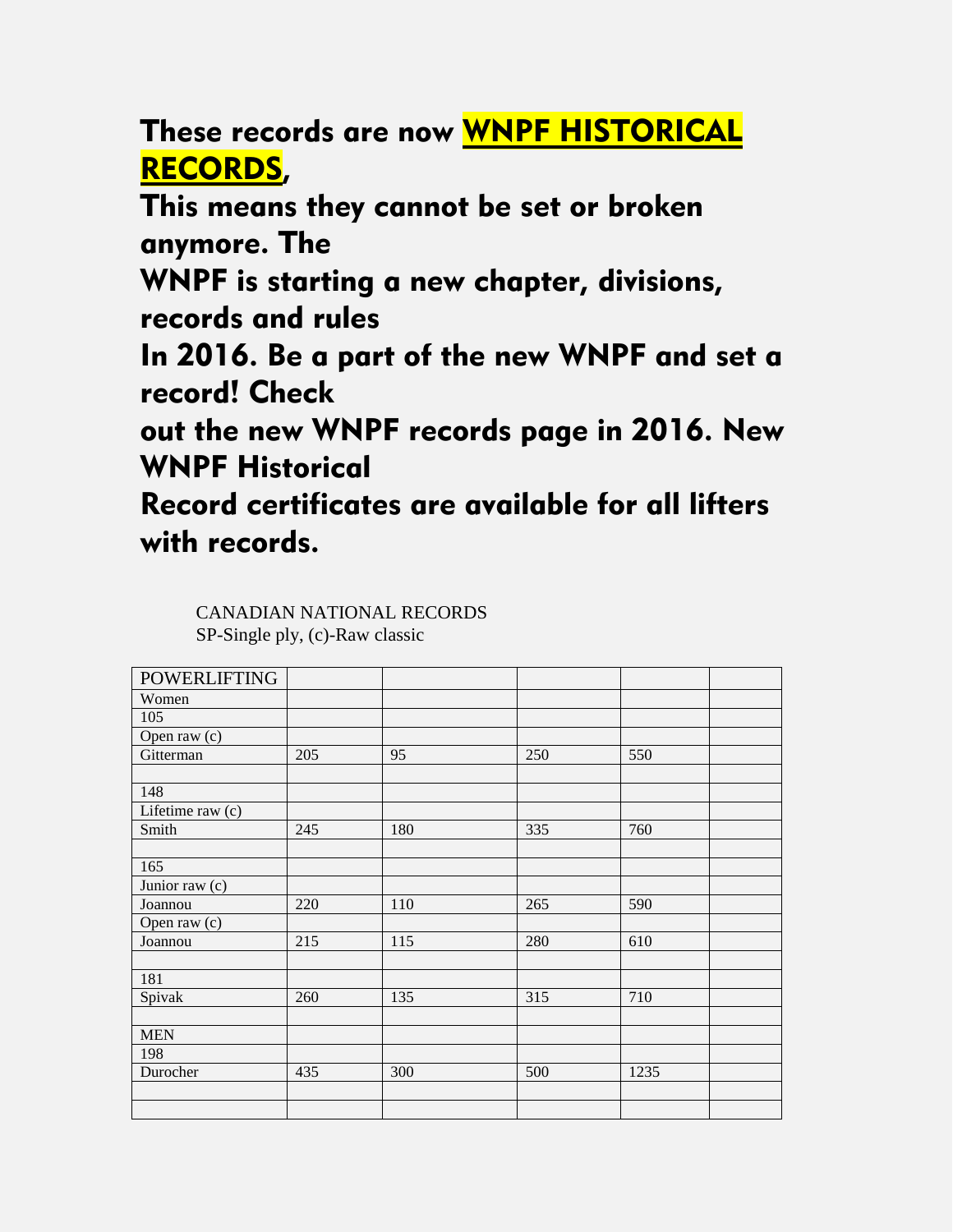| 220                          |              |                      |                 |                 |          |
|------------------------------|--------------|----------------------|-----------------|-----------------|----------|
| Lifetime raw $(c)$           |              |                      |                 |                 |          |
| Marshall                     | 396          | 280                  | 501             | 1141            |          |
| Open raw $(c)$               |              |                      |                 |                 |          |
| Macnicol                     | 525          | 330                  | 605             | 1460            |          |
| Open raw                     |              |                      |                 |                 |          |
| Durocher                     | 425          | 280                  | 500             | 1205            |          |
| Subs raw                     |              |                      |                 |                 |          |
| Durocher                     | 435          | 300                  | 500             | 1235            |          |
| $\overline{J}$ unior raw (c) |              |                      |                 |                 |          |
| Tondo                        | 407          | 264                  | 385             | 1058            |          |
|                              |              |                      |                 |                 |          |
| Police/fire/military         |              |                      |                 |                 |          |
| raw $(c)$                    |              |                      |                 |                 |          |
| Secord                       | 441          | 286                  | 451             | 1179            |          |
|                              |              |                      |                 |                 |          |
| 242                          |              |                      |                 |                 |          |
| Lifetime raw (c)             |              |                      |                 |                 |          |
| Macnicol                     | 485          | 300                  | 605             | 1390            |          |
| Open raw $(c)$               |              |                      |                 |                 |          |
| Macnicol                     | 500          | 320                  | 600             | 1420            |          |
| 45-49 raw (c)                |              |                      |                 |                 |          |
| Tondo                        | 573          | 308                  | 573             | 1455            |          |
|                              |              |                      |                 |                 |          |
| 275                          |              |                      |                 |                 |          |
| Junior raw (c)               |              |                      |                 |                 |          |
| <b>Brouwer</b>               | 562          | 385                  | 661             | 1609            |          |
|                              |              |                      |                 |                 |          |
| <b>BENCH</b>                 |              | <b>DEADLIFT</b>      |                 | SQUAT           |          |
| 181                          |              | 181                  |                 | 220             |          |
| <b>Junior RAW</b>            | 281-Silva    | Lifetime RAW         | $352 -$         | <b>JUNIOR</b>   | $407 -$  |
|                              |              |                      | Sandstrum       | RAW(C)          | Tondo    |
| 45-49 RAW                    | $347 -$      |                      |                 | <b>LIFETIME</b> | 380-     |
|                              | Johnson      |                      |                 | RAW(C)          | Marshall |
| Lifetime RAW                 | $275 -$      |                      |                 |                 |          |
|                              | Fernandes    |                      |                 |                 |          |
|                              |              |                      |                 | 242             |          |
|                              |              | 198                  |                 |                 |          |
| 198                          |              | Open raw             | 600-Lapadat     | 45-49 raw       | $551-$   |
|                              |              |                      |                 | (c)             | Tondo    |
| 45-49                        | 248-         | $40 - 44$            | 530-Skinner     |                 |          |
|                              | Skinner      |                      |                 |                 |          |
| 60-64 raw                    | 237- Cote    | 45-49 RAW            | 510-Skinner     |                 |          |
| 220                          |              | Police/fire/military | 530- Skinner    |                 |          |
| Lifetime RAW                 | 400-         |                      |                 |                 |          |
|                              | Zilberbrandt |                      |                 |                 |          |
| $Open$ $(DP)$                | 420-         | 220                  |                 |                 |          |
|                              | Oudovikine   |                      |                 |                 |          |
| Open (SP)                    | $440-$       | Open RAW             | 385-            |                 |          |
|                              | Oudovikine   |                      | Marshall        |                 |          |
| Subs (DP)                    | $420 -$      | <b>LIFETIME RAW</b>  | $475 -$         |                 |          |
|                              | Oudovikine   |                      | <b>MARSHALL</b> |                 |          |
| Subs $(SP)$                  | 440-         |                      |                 |                 |          |
|                              | Oudovikine   |                      |                 |                 |          |
| Police/Fire (SP)             | $330-$       |                      |                 |                 |          |
|                              | Dudarev      |                      |                 |                 |          |